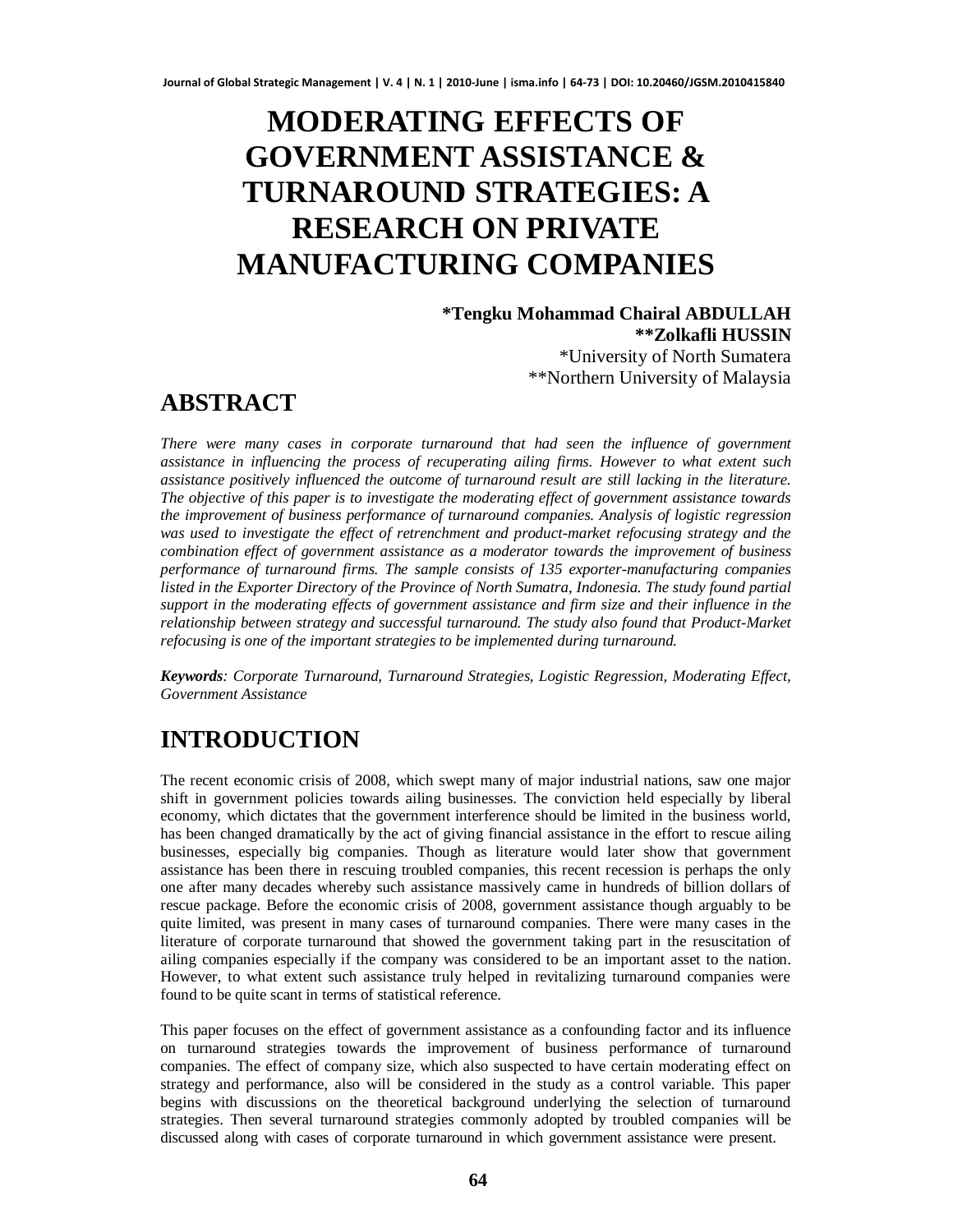Several hypotheses were developed in regards to the predictor as well as moderating variable in the study, in which the theoretical framework were based upon. It will then proceed with the section on research design, in which detail explanation on sampling, data collection and analytical procedure will be discussed. The research findings, implication and limitation will be presented in the final section of the paper.

### **LITERATURE REVIEW**

Literature of corporate turnaround have shown that certain strategies such as retrenchment, cost reduction or downsizing were among popular strategies adopted by these troubled firms. One of the reasons that these strategies were widely adopted by ailing business was perhaps better explained by survival-based theory. This theory argued that in order to survive, organization had to deploy strategies that should be focused on running very efficient operation and can respond rapidly to the ever-changing environment (see e.g. Lynch, 2003). However, in reality, not all of these troubled companies which adopted this kind of strategies managed to successfully turnaround. As Slatter (1984) argued, only one out of four troubled companies managed to successfully turnaround itself. The lack of explanation provided by survival-based theory, open up possibilities for other theory of strategic management to lend itself in explaining the behavior of turnaround companies. Contingency theory as one of the most influential theories applied in strategy and organizational studies (Hofer, 1975) and one of which is widely adopted in strategic management (Miner, 1984), is one of the proposed candidate. The suspected moderating effect of some undefined factors which influence the outcome of turnaround effort is well within the boundary of contingency theory to explain.

Literature in the field of corporate turnaround in regards to strategy has been quite well developed for the last three to four decades. Since the earliest publication on the subject by Schendel & Patton (1976), literature has been well developed to argue that turnaround companies would resort to certain types of turnaround strategies, namely: debt restructuring, operating-turnaround strategy, strategicportfolio restructuring strategy, and product-market refocusing strategy (Hofer, 1980; Tvorik, Boissoneau & Pearson, 1998; Slatter, 1984; Sudarsanam & Lai, 2001; Chowdury, 2002; Chowdury & Lang, 1996; Hambrick & Schecter, 1983; O'Neill, 1986; Slatter & Lovett, 1999, and others). Although different scholar provided different technical term to these strategies, and sometimes found conflicting results, these terms are basically presents more or less the same meaning.

Aside from strategy, there are other non-strategy factors which influence performance of turnaround companies, or somewhat influence strategy – performance relationship of turnaround companies. Different business practices between Western and Asian companies for example, were argued by Bruton, Ahlstrom & Wan (2003) as giving different effect on the turnaround effort of Asian companies, which also supported from other fellow researchers (see for e.g. Fisher, Lee & Johns, 2004; Bruton, Ahlstrom & Wan, 2001). Therefore it would be quite interesting to seek out other differences which exist or being practiced by turnaround companies in other parts of the world, especially in South East Asia. For the purpose of this study, two strategy-related factors and two non -strategy related factors, which will be treated as confounding factor, will be examined in the effort to further explain their influence on the improvement of performance of turnaround companies.

### **The Factor of Operational-Efficiency Strategies**

Early scholars in the field referred to this strategy as retrenchment strategy, which arguably is among the first sets of strategies to be implemented by troubled firms (Robbins & Pearce, 1992; Hofer, 1980). Literature on the field of corporate turnaround has found considerable support in the role of operational-efficiency strategy in revitalizing ailing companies (Robbins & Pearce II, 1992; Chowdury & Lang, 1996; Bruton & Rubanik, 1997; Tvorik, Boissoneau & Pearson, 1998). However there were several other researchers who found conflicting results in this particular role of operational-efficiency strategy (Barker III & Mone, 1994; Castrogiovanni & Bruton, 2000; Arogyaswamy & Yasai-Ardekani, 1997). This strategy which is usually implemented to address operational (inefficiency) problems of troubled companies was usually aimed to improve short-term performance focusing on operational measures in the effort to gain efficiency and improving margin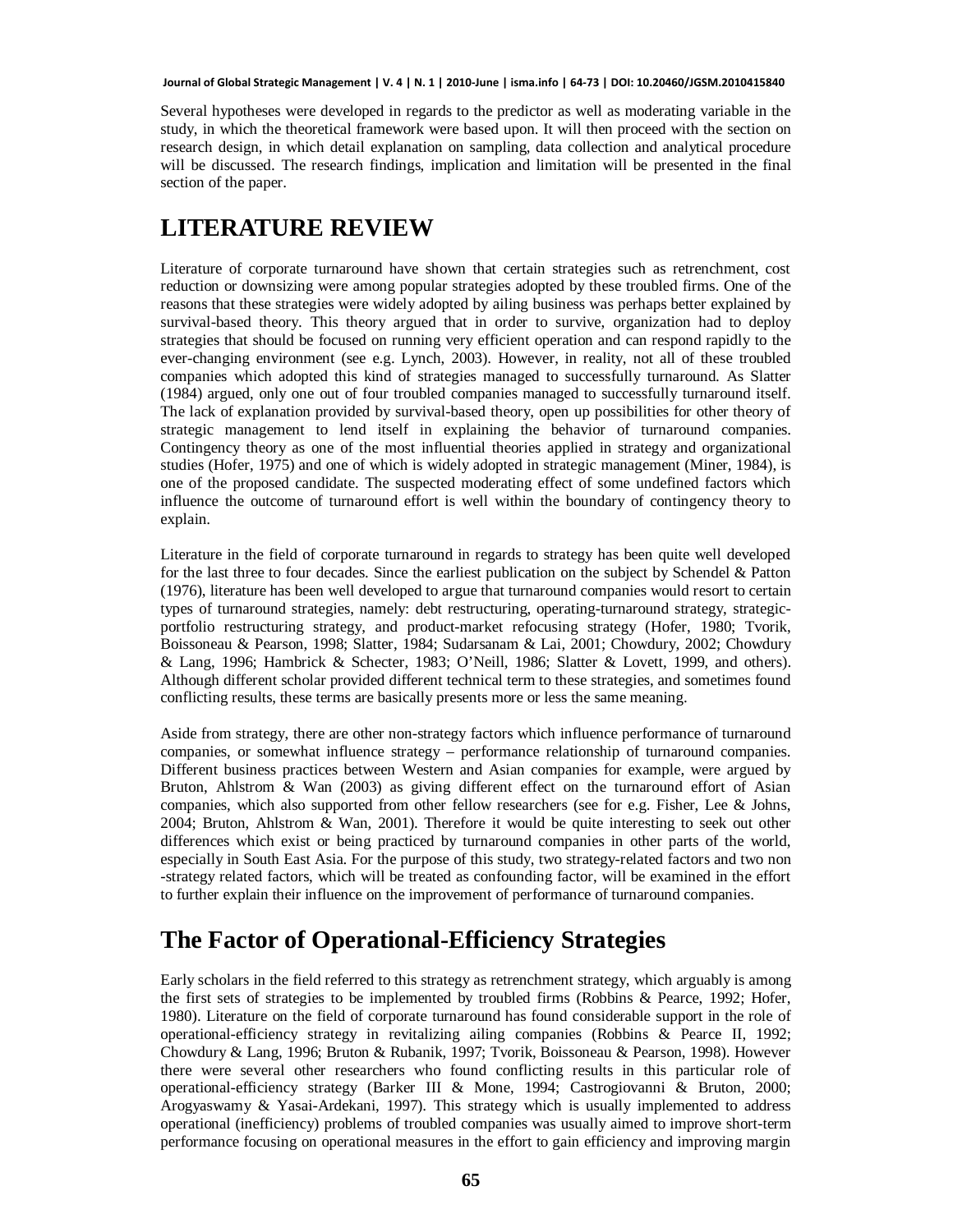by reducing direct cost and slimming overheads in line with volume (Tvorik, Boissoneau & Pearson, 1998; Hofer, 1980; Slatter, 1984; Chowdury, 2002). This strategy usually involves taking actions to improve operational cash flow and restore profitability by pursuing strict cost and operating-asset reduction (Sudarsanam & Lai, 2001).

Turnaround Company usually pursues cost reduction through retrenchment of workers, pay cuts, reducing cost of materials and also overheads, though the first two are the most commonly mentioned. Scholars found conflicting evidence in the role of cost reduction to improve business performance. Many scholars found significant role of cost reduction in turning around ailing companies (Robbins & Pearce II, 1992; Chowdury & Lang, 1996; Bruton & Rubanik, 1997; Tvorik, Boissoneau & Pearson, 1998), though some others found the role was a bit vague (Barker III & Mone, 1994; Castrogiovanni & Bruton, 2000; Fisher, Lee & Johns, 2004). Arogyaswamy & Yasai-Ardekani (1997) found that retrenchment of workforce and pay cuts were both done by successfully and non-successfully turnaround firms, whereby some firms even successfully turnaround without retrenching their workers. Bruton, Ahlstrom & Wan (2001) also argued that the ability to retrench is somewhat limited in East Asia, although in their subsequent research in 2003 (Bruton, Ahlstrom & Wan, 2003), they argued that in the case that retrenchment occurred, it did improved performance. In practice, the role of cost reduction in improving business performance is widely accepted by turnaround firms, such as the turnaround of IBM (Slatter & Lovett, 1999).

Operating-asset reduction was also deemed to be one of the measures taken during turnaround (Slatter, 1984; Ganto & Sulaiman, 2005). This action usually involves selling-off less than full capacity of operating units such as plant or machinery, selling-off idle assets such as warehouses, office building, vehicles, and even short-term assets such as inventory and receivables (Sudarsanam & Lai, 2001; Barker III & Mone, 1994; Chowdury & Lang, 1996; Castrogiovanni & Bruton, 2000; Bruton, Ahlstrom & Wan, 2003; Fisher, Lee & Johns, 2004).This action were usually adopted to provide fast cash in a badly-needed cash-flow situation experienced by many turnaround companies, while at the same time getting rid of unused surplus of assets, enhancing efficiency at the operational level and improving asset utilization. Based on these arguments, operational-efficiency strategy which aimed to improve short-term performance by gaining efficiency was argued to have a direct influence on performance of company seeking turnaround, which leads us to the first hypothesis.

*H1: There is a positive relationship between operational-efficiency strategies and successful turnaround companies*

### **The Factor of Product-Market Refocusing**

The strategy of product-market refocusing, was categorized by early scholars of corporate turnaround as part of recovery strategies (Schendel et al., 1976), growth strategy (O'Neill, 1986), revenue-generating strategy (Slatter, 1984), or as part of entrepreneurial turnaround strategy (Hambrick & Schecter, 1983). However, it was Slatter (1984) who first surfaced this strategy as one among its generic turnaround strategies and differentiated it with other recovery strategies, which include strategy of improved marketing, product-market changes and growth through acquisition. In his later writings with Lovett (Slatter & Lovett, 1999), they combined these strategies under productmarket refocusing, which include addition/ deletion of product lines, addition/ deletion of customers, changes in sales mix, complete withdrawal from a market segment, and entering into a new productmarket segment. Product-market refocusing strategies were widely supported as the instrument of growth in the literature of corporate turnaround (Kow, 2004), especially as the decline deepens (Chowdury, 2002). Product-market refocusing strategy were also found to be quite a popular strategy being adopted by many troubled firms in Malaysia (Siti Maimon, 1999) and Indonesia (Ganto & Sulaiman, 2005) especially after the financial crisis of 1998.

Product refocusing through new product development and deletion of unprofitable product lines were practiced among troubled companies. There were cases in which careful new product development managed to bring the company out of the crisis, such as Fiat for example (Edmondson, et al. 2002). Market refocusing also found considerable support in the literature of corporate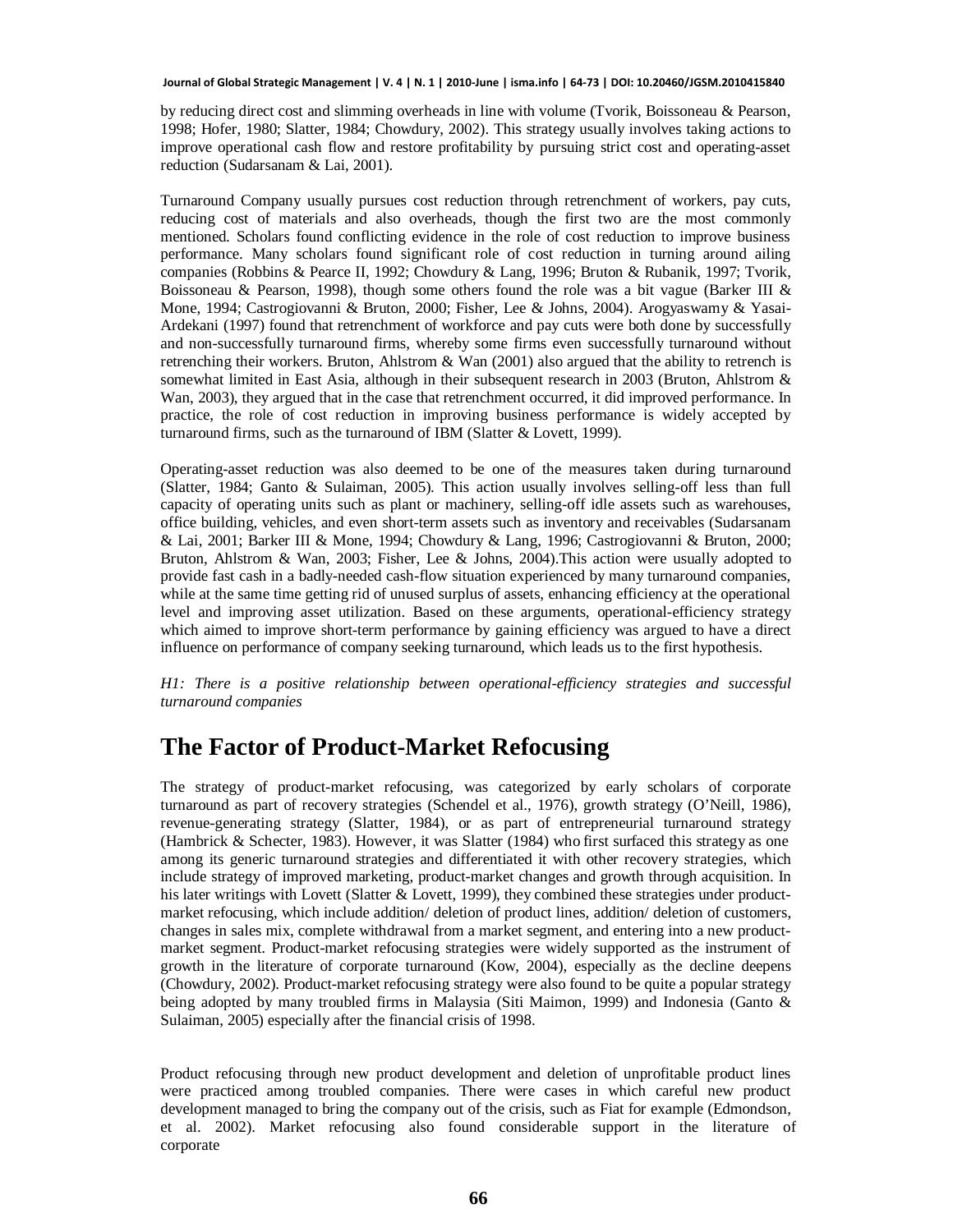turnaround, though Harker (2001) argued it was still quite limited. Some of the scholars even argued that there were several aspect of marketing which differentiate between failed and successful turnaround companies (Harker & Harker, 1998), such as careful selection of potential market and close relationship with customers (Cunnington, 1996). Micron for example, a Russian microchip manufacturer, were one of many cases in which turnaround companies resorted to this kind of strategy to pull themselves out of trouble (Bruton & Rubanik, 1997). Based on these discussions, the second hypothesis is postulated.

*H2: There is a positive relationship between product-market refocusing strategy and successful turnaround companies*

### **The Factor of Government Assistance**

There is no doubt that government has major influences on corporate life. They influence corporate through taxes, regulations and even sometimes in terms of business policy. In the aspect of turnaround, government was found to be helpful in some cases of government-related turnaround effort such as in the case of Chrysler Corp (Chowdury, 2002). In the wake of 2008 economic crisis, cases like this was found to be quite common. Aside from giving help, in certain cases of turnaround, government was found to be the reason for corporate decline, such as through budget cuts (Rose, 2003), or through tight monetary policy which shrink the government spending.

The role that government took when they decided to give assistance in the turnaround process was also found to be quite diverse. Many cases of government assistance came in the form of financial backup, such as the turnaround of Rover (Whitehead, 1999). Another type of assistance came in some form of mutual fund, which will be used to facilitate the debt and financial difficulties experienced by these troubled companies (see for e.g. Wilks, 2002). This is the type of assistance which are being used by many Southeast Asian countries during the economic recession of 1998, and also recently being used by industrial nation which were being hit by recent crisis. And sometimes government also influenced the turnaround process by supervising the process itself, such as in the case of turnaround at Daewoo (Lee, 1999). Even in some cases, government influenced the market side of turnaround by giving government contracts, such as in the turnaround of AMS (Mullich, 1998). These discussions on the government influence, whether direct or indirect, arguably have some effect on the turnaround process, which lead us to the third hypothesis.

*H3: The factor of government assistance shall moderate the relationship between strategy and successful turnaround companies.*

### **RESEARCH DESIGN**

Financially distressed firms are defined as companies who experienced a two-year of simultaneous decline in net income and Return on Asset (ROA) between the period of 2000 and 2005. These two measures of performance were previously used by Bruton, Oviatt & White (1994), Castrogiovanni & Bruton (2000) and Fisher, Lee & Johns (2004) in their study. Successful Turnaround Company is defined as companies who experienced a stable increase of profit (net income) and ROA between 2005 and 2007. The sampling frame in this study consists of manufacturing companies listed in the Exporter Directory of North Sumatera Province. From the total of 281 manufacturing companies listed in the directory, 179 falls into financially-distressed category, in which only 135 were included in the study. From the total of 135 companies, 87 companies fall into the category of successful turnaround, while the other 48 is classified as non-turnaround. Data was collected from February – August 2009 by personal interview, in which the respondents were asked to fill up the self administered questionnaire.

Question items which were developed to measure the variables were adapted from the items developed by Barker III & Barr (2002). This study also develops additional question items to strengthen the measures of strategies and also to measure government assistance as new variable. Three managing directors who were involved in a workshop held by local government were invited to discuss and develop the additional question items. Then another eight managing directors who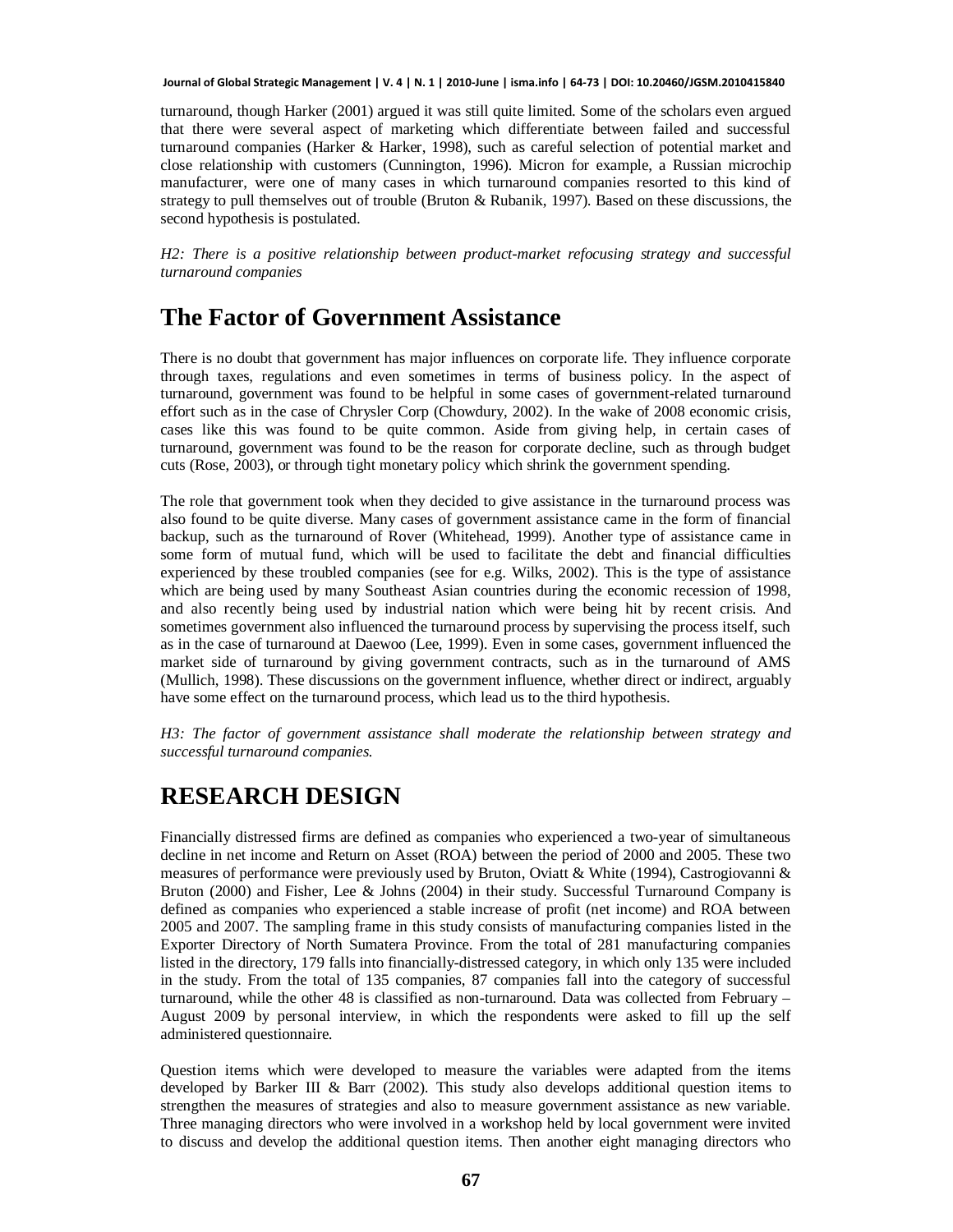attended the same workshop were given the items to check its face validity in accordance to the technique developed by Zaichkowsky (1985) and Obermiller & Spangenberger (1998). The results are the final question items which were distributed to the respondents during data collection period. Since the question item was developed in native language, the validity and reliability of the question items has to be re-check. Exploratory Factor Analysis which was used to check the convergent validity of the items produced satisfactory result except for one item from Cost Reduction and another one from Market Refocusing, which both produced communality below .5. These items were excluded from further analysis. Reliability test for each variable is also quite satisfying with the score of Cronbach's Alpha well above .7 (Hair, et.al., 2005).

Scholars have shown that firm size has been somewhat associated with successful turnaround (Bruton, Ahlstrom & Wan, 2003; Bruton, Oviatt & White, 1994). Firm size has also been research quite rigorously in the context of contingency approach (see e.g. Donaldson, 2001). Therefore it was considered to be quite important to investigate the effect of firm size in the study as control variable. However since the exact and reliable figure of total asset of companies in the study was difficult to obtain, the study will use the classification given by the local government as a measure of firm size. For the purpose of measuring the firm size, the companies in the study were divided into three categories: (1) Companies with asset less than Rp. 2 billion, (2) Companies with asset between Rp 2 to 10 billion, (3) Companies with asset more than Rp. 10 billion. Dummy coding was used in the analysis, in which group (1) was considered as the reference group.

### **RESULTS AND DISCUSSIONS**

Test for linearity of the logit as suggested by Tabachnick & Fiddel (2007) showed no serious violations of the assumptions. Test for multicollinearity among predictors also showed no serious violation of the assumption of collinearity, with VIF score below 3.6. The analyses of binary logistic regression were performed in number of steps. First, each bivariate association between Size, Operational Efficiency Strategy (OEF), Product-Market Refocusing Strategy (PMR) and Government Assistance (GA) as predictor variables and turnaround success as the DV were examined in Model 1. Then each moderating variable will be paired up with each predictor variable to check the improvement of the model. And finally interaction term will be introduced with each model to check for the significance of the interaction. Mean centering was applied to all predictor variables prior creating the interaction term.

Table 1 shows the bivariate relationship between each predictor variable and turnaround success. Product-Market refocusing strategy has the biggest effect in improving the odds of turnaround success (33 times more likely than non-turnaround), while government assistance also shows significant influence on the odd ratio of turnaround success. Although Size and OES does not produce significant results ( $p > .05$ ), Hosmer & Lemeshow (2000 : 95) argued that any variable with p value less than .25 still can be considered as a candidate in multivariable model. Therefore Size and OES will still be considered in further analysis.

| Variable      | $-2LL$  | Omnibus Test |    |       | $NR-2$ | в        | Wald  | Sig.  | <b>OR</b> | CI               | Prediction |
|---------------|---------|--------------|----|-------|--------|----------|-------|-------|-----------|------------------|------------|
|               |         | $Chi-2$      | df | Sig.  |        |          |       |       |           |                  | Accuracy   |
| Constant Only | 175.721 |              |    |       |        |          |       |       |           |                  | 64.4       |
| Size - 1      | 171.956 | 3.765        |    | 0.152 | 0.038  | 0.965    | 3.223 | 0.073 | 2.625     | 915 - 7.529      | 64.4       |
| Size - 2      |         |              |    |       |        | 0.228    | 0.275 | 0.6   | 1.256     | .536 - 2.947     | 64.4       |
| OES           | 173.743 | .978         |    | 0.16  | 0.02   | $-0.653$ | 1.928 | 0.165 | 0.52      | .207 - 1.309     | 64.4       |
| <b>PMR</b>    | 127.265 | 448.456      |    | < 001 | 0.414  | 3.519    | 30.16 | < 001 | 33.763    | 19.615 - 118.554 | 74.1       |
| GA            | 156.2   | 19.521       |    | < 001 | 0.185  | .64      | 16.29 | < 001 | 5.157     | 2.325 - 11.439   | 69.6       |

The result of logistic regression analysis involving higher order interaction term is shown on Table 2

**Table 1. Results of Logistic Regression Analysis on Model 1.**

below. The analysis involves comparing higher order interaction with lower order components of the higher order model to see whether the inclusion of single variable can significantly improve the model, which is in someway similar to hierarchical regression analysis. Hosmer & Lemeshow (2000) argued that computation of moderating variable in logistic regression is always in the form of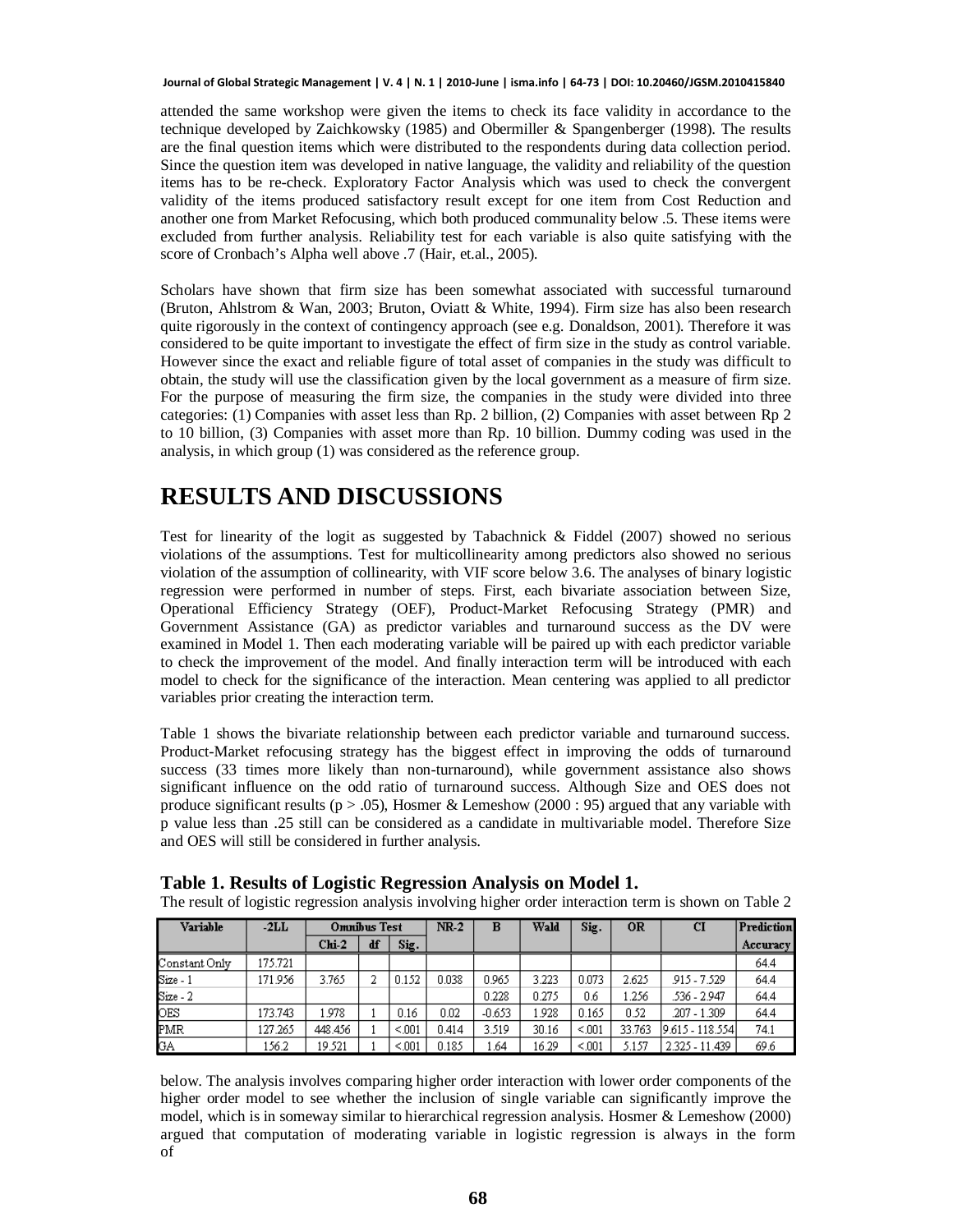hierarchical analysis, in which significance of the interaction term should always be checked prior interpretation of the result.

### **Test of Hypotheses**

| $H$ <i>vpothesis</i> $l$ : | There is a positive relationship between operational-efficiency strategies and                         |
|----------------------------|--------------------------------------------------------------------------------------------------------|
|                            | successful turnaround companies                                                                        |
|                            | Hypothesis $I(a)$ : Firm size moderates the relationship between operational-efficiency strategies and |
|                            | turnaround success                                                                                     |
|                            | Hypothesis 1(b): Government Assistance moderates the relationship between operational-efficiency       |
|                            | strategies and turnaround success                                                                      |

A direct bivariate relationship between OES and turnaround success, which is reported at Table 1, shows that OES does not produce significant influence towards turnaround success (p: .165). The interaction between firm size and OES shown under Model 2 in Table 2, also shows that the effect carried by Size is not significant enough to have moderated the relationship between EOS and turnaround success. In this case, it is fair enough to say that the evidence does not warrant sufficient justification to reject H1(a). This finding is in agreement with the findings of some scholars in the literature which found insufficient support of this strategy positively influence turnaround success (Bruton, Ahlstrom & Wan, 2001; Arogyaswamy & Yasai-Ardekani, 1997). One of the logical explanation on this fact is perhaps this strategy was pursued by turnaround as well as non-turnaround companies.

| Variable          | $-2LL$  | Omnibus Test |   |        | $NR-2$ | Prediction | Odds Ratio (CI) |          |          |         |
|-------------------|---------|--------------|---|--------|--------|------------|-----------------|----------|----------|---------|
|                   |         | Chi-2        | ď | Sig.   |        | Accuracy   | Model 2         | Model 3  | Model 4  | Model 5 |
| Constant Only     | 175.721 |              |   |        |        | 64.4       |                 |          |          |         |
| $Size - 1$        | 171.956 | 3.765        | 2 | 0.152  | 0.038  | 64.4       | 1.699           | 0.418    |          |         |
| $Size - 2$        |         |              |   |        |        | 64.4       | 2.356           | 2.248    |          |         |
| OES<br>PMR        | 173.743 | 1.978        |   | 0.16   | 0.02   | 64.4       |                 |          |          |         |
|                   | 127.265 | 448.456      |   | < 001  | 0.414  | 74.1       |                 |          |          |         |
|                   | 156.2   | 19.521       |   | < 0.01 | 0.185  | 69.6       |                 |          | $11*$    | 0.664   |
| $\frac{G A}{G B}$ | 168.483 | 3.473        |   | 0.062  | 0.072  | 62.2       | 1.03            |          |          |         |
| OES (SIZE-1)      | 167.256 | 1.227        | 2 | 0.541  | 0.083  | 63         | 0.266           |          |          |         |
| OES (SIZE-2)      |         |              |   |        |        |            | 0.134           |          |          |         |
| <b>PMR</b>        | 114.179 | 57.777       |   | < 001  | 0.503  | 81.5       |                 | 4.348    |          |         |
| PMR (SIZE-1)      | 104.88  | 9.299        | 2 | 0.01   | 0.561  | 83         |                 | 564.165* |          |         |
| PMR (SIZE-2)      |         |              |   |        |        |            |                 | 7.299    |          |         |
| OES               | 146.935 | 9.265        |   | 0.002  | 0.264  | 74.1       |                 |          | $0.001*$ |         |
| OES (GA)          | 141.687 | 5.248        |   | 0.022  | 0.306  | 73.3       |                 |          | $16.05*$ |         |
| <b>PMR</b>        | 126.283 | 29.917       |   | < 001  | 0.421  | 74.1       |                 |          |          | 71.97*  |
| PMR(GA)           | 124.89  | 1.393        |   | 0.238  | 0.431  | 74.8       |                 |          |          | 5.468   |

**Table 2. Results of Logistic Regression Analysis on Model 2 - Model 5**

The moderating effect of Government Assistance (GA) on OES and turnaround success, which is shown in Model 3 in Table 2, produced quite significant result. In the presence of GA, the influence of OES toward turnaround success has somewhat improved. The EOS' odd ratio of .001 is the conditioned coefficient which reflects the changes of OES when GA equals to zero. While the odd ratio of product term (16.05), shows the factor multiplier by which the multiplying factor of OES changes given a unit increase in GA. Therefore, there is enough evidence to argue that Government assistance did influence the relationship between OES and turnaround success (H1b is accepted).

#### *Hypothesis 2: There is a positive relationship between product-market refocusing strategies and successful turnaround companies*

*Hypothesis 2(a): Firm size moderates the relationship between product-market refocusing strategies and turnaround success*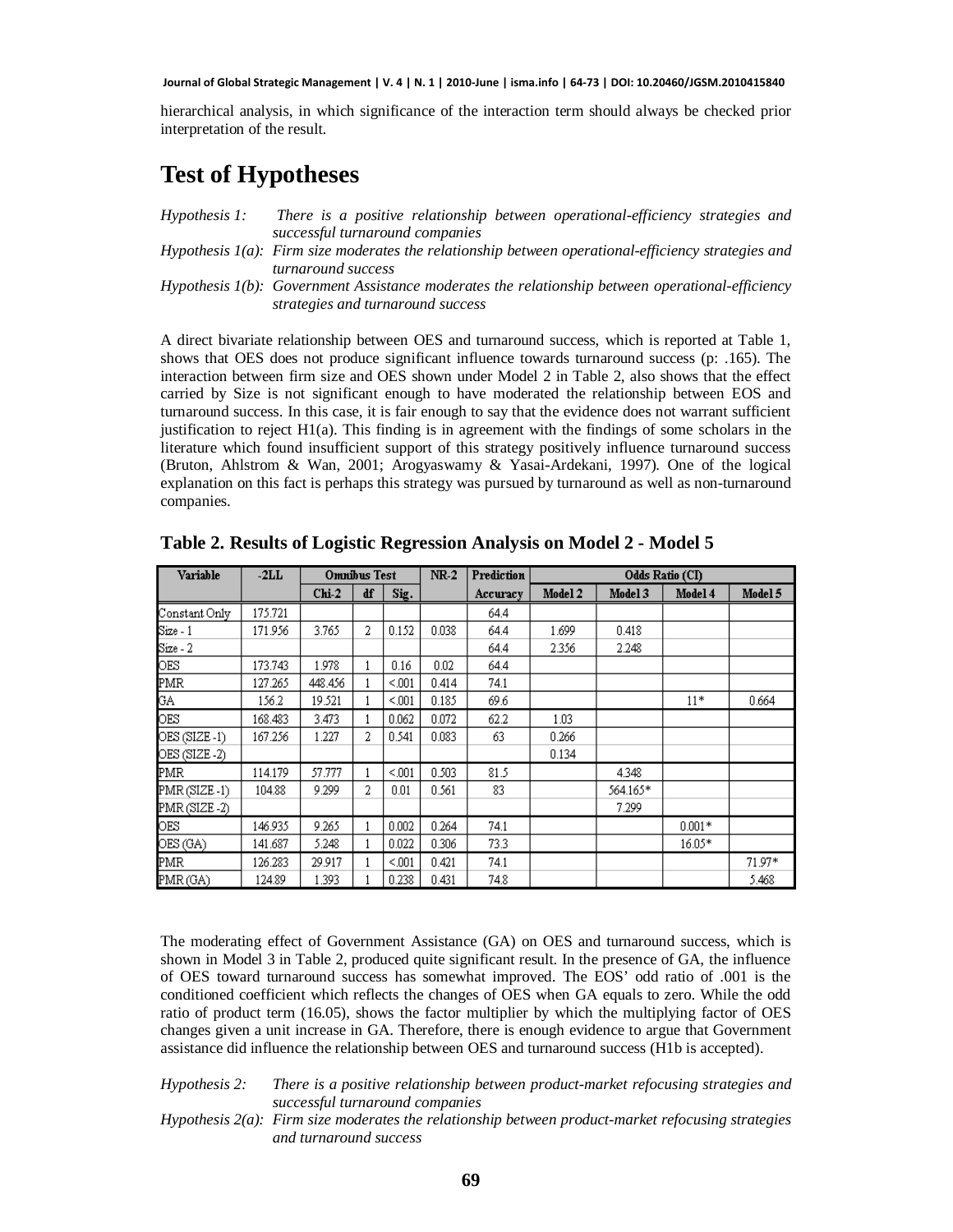*Hypothesis 2(b): Government Assistance moderates the relationship between product-market refocusing strategies and turnaround success*

Result of logistic regression analysis presented in Table 1, shows that PMR is the single most important predictor in the model. When entered into the equation model, the variable single handedly improves the prediction of turnaround success to 74.1%. With an odd ratio of 33.76, the presence of this variable in turnaround improves the probability of achieving turnaround success by as much as 33 times. Therefore it can be argued that PMR has a direct influence on turnaround success, which in this case, hypothesis H2 is accepted.

The effect of firm size on the relationship between PMR and turnaround success is reported in Model 3 at Table2. The statistical result shows that Size somewhat moderate this relationship, especially in the case of large companies (Size-1). PMR (Size-1) odd ratio of 564, shows by what "times" the multiplying factor of PMR would have change in the case of one unit change of Size. This is particularly quite true for large companies, as they have lots of resources and access to many markets, which they can fully use to their extent in order to revitalize their company. Therefore, hypothesis H2(a) is accepted, stating that Size do moderate the relationship between PMR and turnaround success. These finding is also in support with the findings of other scholars in the subject (Bruton, Ahlstrom & Wan, 2003; Bruton, Oviatt & White, 1994).

The moderating effect of Government Assistance in the relationship between PMR and turnaround success seems quite weak to be supported. The result on Model 5 in Table 2, shows that the model is not significantly different from the lower order model, which means that the introduction of the product term into the model is not significant. This might explain that Government (at least in the sample of study) does not assist much in the product or marketing section of turnaround companies, though this argument is still debatable. The statistical finding of data analysis failed to support sufficient evidence to accept hypothesis 2(b).

#### **Conclusion**

This study has attempted to see the moderating effect of Government Assistance in the relationship between Strategies and Turnaround Success. Firm Size was also considered as control variable in the analysis. The result shows that PMR has a direct and strong influence on turnaround success. The moderating variable of size and government assistance in this study was found to be partially supported. Firm size was found to moderate the relationship between PMR and turnaround success, while Government assistance moderates the relationship between OES and turnaround success. As with other study using logistic regression, the application of the study findings outside the sample should be carefully considered since normality was not universally assumed in logistic regression. This study is considered to be a mere step in the much-undisclosed world of corporate turnaround, especially in the aspect of government assistance in revitalizing troubled companies.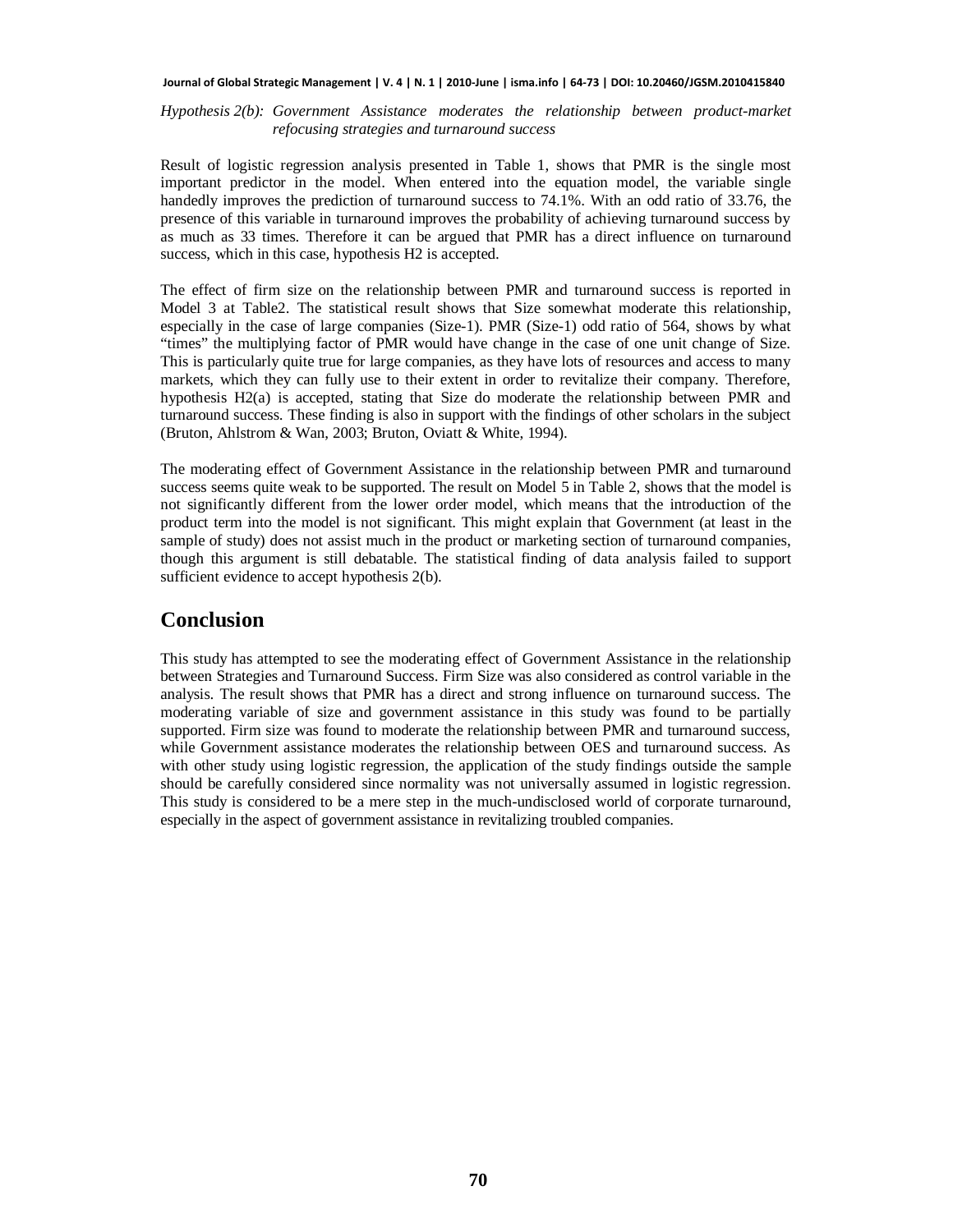#### **REFERENCES**

Arogyaswamy, K & Yasai Ardekani, M. (1997). Organizational turnaround: understanding the role of cutbacks, efficiency improvements and investment in technology. IEEE Transaction on Engineering Management, 44, pp.3-11

Barker, V. L. III., & Barr, P. S. (2002). Linking top manager attributions to strategic reorientation in declining firms attempting turnarounds. Journal of Business Research, 55, 963-979

Barker, V. L. III., & Mone, M. A. (1994). Retrenchment: Cause of turnaround or consequence of decline? Strategic Management Journal, 15 (5), pp.395-405

Bruton, G. D., Ahlstrom, D., & Wan, J. C. C. (2001). Turnaround success of large and midsized Chinese owned firms: Evidence from Hong Kong and Thailand. Journal of World Business, 36 (2), pp.146-165.

Bruton, G. D., Ahlstrom, D., & Wan, J. C. C. (2003). Turnaround in East Asian firms: Evidence from ethnic overseas Chinese communities. Strategic Management Journal, 24 (6), pp.519-540

Bruton, G. D., Oviatt, B. M., and White, M. A. (1994). Performance of acquisitions of distressed firms. The Academy of Management Journal, 37 (4), pp.972-989

Bruton, G. D., & Rubanik, Y. T. (1997). Turnaround of high technology firms in Russia: The case of Micron. Academy of Management Executive, 11 (2), pp.68-79

Castrogiovanni, G. J., & Bruton, G. D. (2000). Business turnaround processes following acquisitions: Reconsidering the role of retrenchment. Journal of Business Research, 48, pp.25-34

Chowdury, S. D. (2002). Turnarounds: A stage theory perspective. Canadian Journal of Administrative Science, 19 (3), pp.249-266.

Chowdury, S. D., & Lang, J. R. (1996). Turnaround in small firms: An assessment of efficiency strategies, Journal of Business Research, 48, pp.169-178

Cunnington, B. (1996). The marketing learning identity. Journal of Consumer Marketing, 13 (5), pp.56-65

Donaldson, L. (2001). The contingency theory of organization. United Kingdom: SAGE Publication Inc.

Edmondson, G., Tierney, C., Fairlamb, D., Brady, D., Welch, D., & Carlisle, K. (2002). Running on empty: Fiat Auto in dire straits. Business Week International, May  $13<sup>th</sup>$ , pp.18.

Fisher, G., Lee, J., & Johns, L. (2004). An exploratory study of company turnaround in Australia and Singapore following the Asia crisis. Asia Pacific Journal of Management, 21, pp.149-170

Ganto, J., & Sulaiman, M. (2005). Turnaround strategies and firm performance in Indonesian manufacturing industry. Proceedings to the  $2<sup>nd</sup>$  International Conference of the Asian Academy of Applied Business, July  $28<sup>th</sup> - 30<sup>th</sup>$ , Padang, Indonesia

Hair, J., Black, WC., Babin, BJ., Anderson, RE., & Tatham, RE. (2006). Multivariate Data Analysis. Prentice Hall. 5<sup>th</sup> ed.

Hambrick, D. C. & Schecter, S. M. (1983). Turnaround strategies for mature industrial-product business units. Academy of Management Journal, 26 (2), pp.231–248

Harker, M., & Harker, D. (1998). The role of strategic selling in the company turnaround process. Journal of Personal Selling and Sales Management, 18 (2), pp.55-67.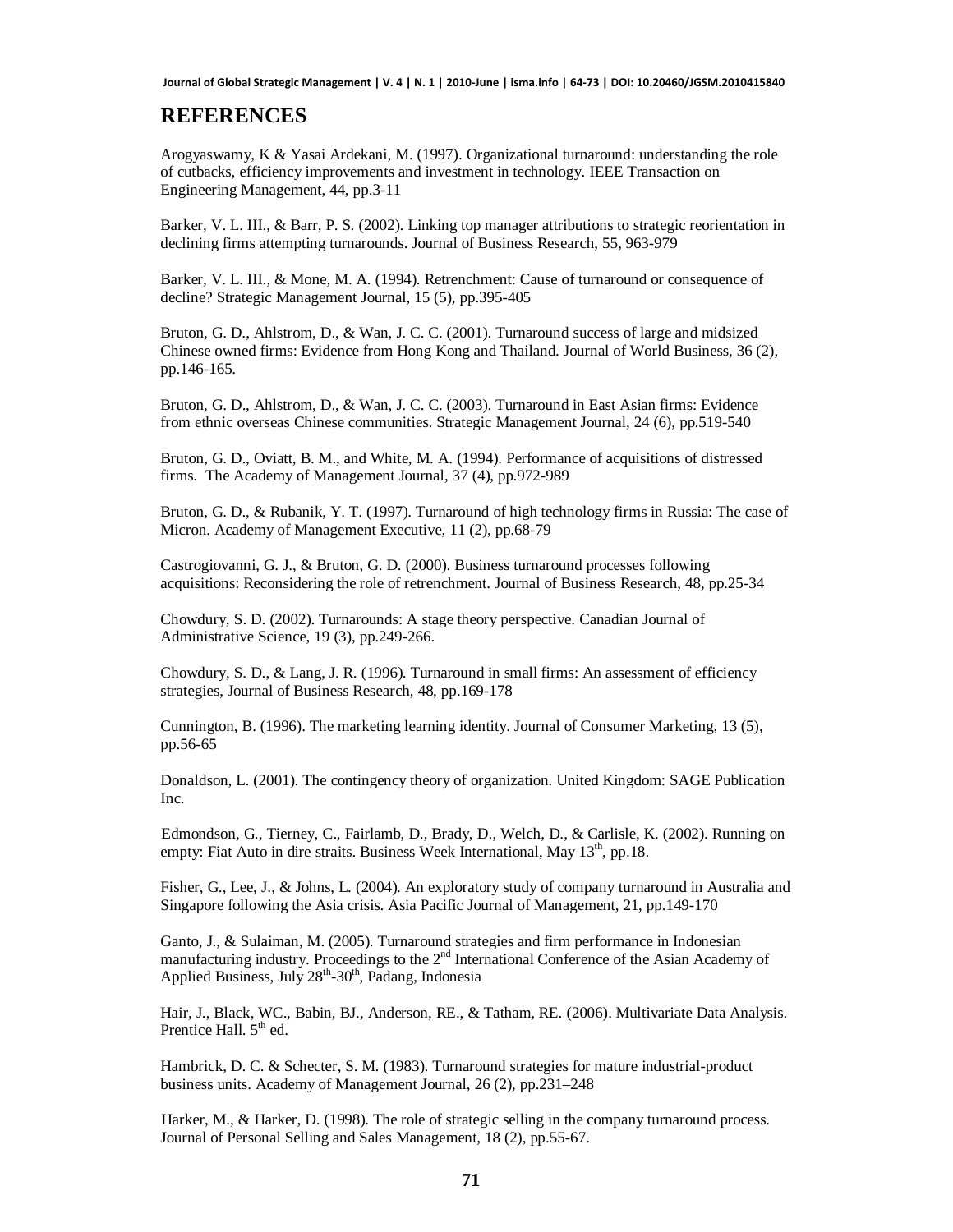Harker, M. (2001). Market manipulation: A necessary strategy in the company turnaround process?. Qualitative Market Research, 4 (4), pp.197-206

Hofer C.W. (1975). Toward a contingency theory of business strategy. Academy of Management Review, 18, pp.784-810

Hofer, C.W. (1980). Turnaround strategies. Journal of Business Strategy, 1, pp.19-31

Hosmer, DW., and Lemeshow, S. 2000. Applied Logistic Regression. John Wiley & Sons. 2<sup>nd</sup> ed.

Kow, G. (2004). Turning around business performance: Part II. Journal of Change Management, 4 (4), pp. 281

Lee, C. S. (1999). Battle of wills. Far Eastern Economic Review, Aug  $26<sup>th</sup>$ ,162 (34)

Lynch, R. (2003). Corporate Strategy . Prentice Hall, 3<sup>rd</sup> ed.

Miner, J. B. (1984). The validity and usefulness of theories in an emerging organizational science. Academy of management Review, 9, pp.296-306.

Mullich, J. (1998). AMS rebounds. Information Week. Oct 19<sup>th</sup>

Obermiller, C., & Spangenberger, ER. 1998. Development of a scale to measure consumer skepticism toward advertising. Journal of Consumer Psychology, 7(2), pp.159-86

O'Neill, H. M. (1986). Turnaround and recovery: What strategy do you need?. Long Range Planning, 19 **(**1), pp.80 – 88

Robbins, K., & Pearce, A. J., II. (1992). Turnaround: recovery and retrenchment. Strategic Management Journal, 13, pp.287-309

Rose, C. D. (2003). University of California San Diego Medical Centre names new Chief Executive. Knight Ridder Tribune Business News, Jan 25<sup>th</sup>

Schendel, D., & Patton, G. R. (1976). Corporate stagnation and turnaround. Journal of Economic and Business, 28, pp. 236-241

Siti Maimon Hj. Kamso, W. R. (1999). Strategic management options in Malaysia financial crisis: Turning around companies. Proceedings to the  $3<sup>rd</sup>$  Asian Academy of Management Conference.

Slatter, S. (1984). Corporate recovery: Successful turnaround strategies and their implementation. Singapore: Penguin Books

Slatter, S., & Lovett, D. (1999). Corporate turnaround: Managing companies in distress. England: Penguin Books

Sudarsanam, S., & Lai, J. (2001). Corporate Financial Distress and Turnaround Strategies: an Empirical Analysis. British Journal of Management, 12, pp.183-199

Tabachnick, B.G., & Fidell, L.S. (2007). Using Multivariate Statistic. 5th ed. Boston: Pearson Education

Tvorik, S. J., Boissoneau, R., & Pearson, N. (1998). Performance Parameters as Indicators of Success and Predictors of Failure in Strategic Management. Journal of Professional Service Marketing, 17 (2), pp.41-67

Whitehead, Mark. (1999). Rover's Return. People Management. 18 (5). Sep 16<sup>th</sup>